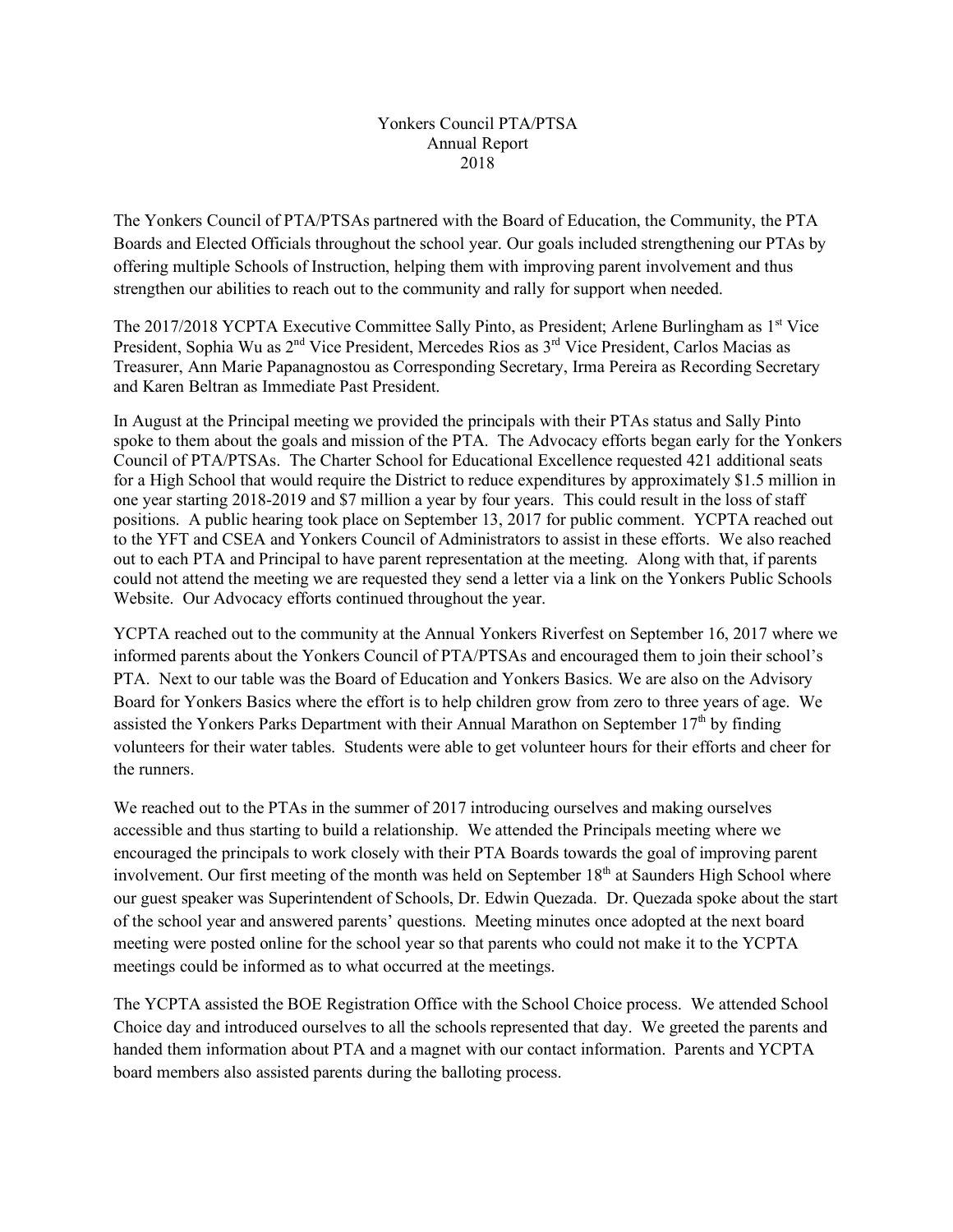The YCPTA met with the Food Services staff along with parents to work on understanding and improving the school breakfast/lunches. The YCPTA had a table at the Celebration of Hispanic Heritage held on October 4<sup>th</sup> where we reached out to families. Karen Beltran, former YCPTA President and WEP Region Director was honored at the event. Yonkers Public Schools and the Yonkers Council of PTA/PTSAs, in collaboration with the Mayor's Hispanic Advisory Board, joined in accepting nonperishable items on October 2<sup>nd</sup> and October 3<sup>rd</sup> at all Yonkers Public Schools. YCPTA also joined in efforts to raise funds for the Texas PTA. Also as a response to these disasters in Texas and Puerto Rico, the YCPTA in conjunction with the Yonkers Public Schools and the Mayor's Hispanic Advisory Board joined in the Disaster Relief Drop off efforts at each of the schools.

The YCPTA/PTSA hosted its Annual School of Instruction on October 10<sup>th</sup> at Lincoln High School. We offered numerous training sessions for the PTA officers from 25 PTAs to kick off the school year. The workshops included a Principal's and President's Roundtable, Fundraising for Big PTA \$, Website Training and Communications, and Treasury 101 Workshop – Financial Do's and Don'ts. The vendor fair included participants from the VIVE School, YSEPTA and companies that offered a variety of enrichment program and fundraising options.

Our first Let's Chat with the Superintendent of the year took place at Enrico Fermi on October 16<sup>th</sup>. This was the second year where the Superintendent met with parents during the day to update them on what was going on in the schools and answer their questions and concerns. The Let's Chat continued through the year at Khalil Gibran, Museum School 25, Patricia DiChiaro School and Gorton High School. Along with the Superintendent of Schools, Deputy Superintendent Andrea Coddett, Director of Registration, Walter Eddie, his staff, the Director of Transportation, the Director of Security, Brian Schulder, Assistant Superintendents Luis Rodriguez, Rose Judon and Dr. Corey Reynolds were on hand to answer specific questions.

The YCPTA/PTSA hosted a Candidate Forum for the City Council President position on October 25<sup>th</sup> at 6:15PM at Saunders Trades and Technical High School. The Forum was moderated by Gary Stern, Engagement and Editorial Editor for the Journal News/Lohud alongside Sally Pinto, President of the YCPTA/PTSA. Parents, students, teachers, staff and Board of Education administration officials attended the event. Along with the Candidate Forum, a list of questions was sent to all those who were running for the City Council. The Candidate Forum was filmed live and shared with the public on Channels 75 and 38 as well as Facebook. The answers from the City Council Member questions were shared with all stakeholders. All stakeholders were encouraged to vote and make their voices heard at the polls. This was communicated via email, Facebook and twitter.

Our advocacy efforts continued with a meeting with Mayor Spano on November  $2<sup>nd</sup>$  to discuss education issues including the funding for Rebuild Yonkers.

The Public Schools honored the PTA/PTSAs at their Annual Dessert Reception held on Monday, December 4th at William Boyce Thompson School. This was an opportunity for everyone to meet the new Assistant Superintendent of Schools Dr. Corey W. Reynolds. Dr. Reynolds is also the liaison for the YCPTA.

The Yonkers Council of PTA/PTSAs was honored by the Nepperhan Community Center on Monday, January 15<sup>th</sup> with the Rev. Dr. Martin Luther King Jr. Community Service Award "for the outstanding advocacy work our organization has done on behalf of our parents and their children which has left an indelible mark on this city". The event was held at the Grand Roosevelt Ballroom.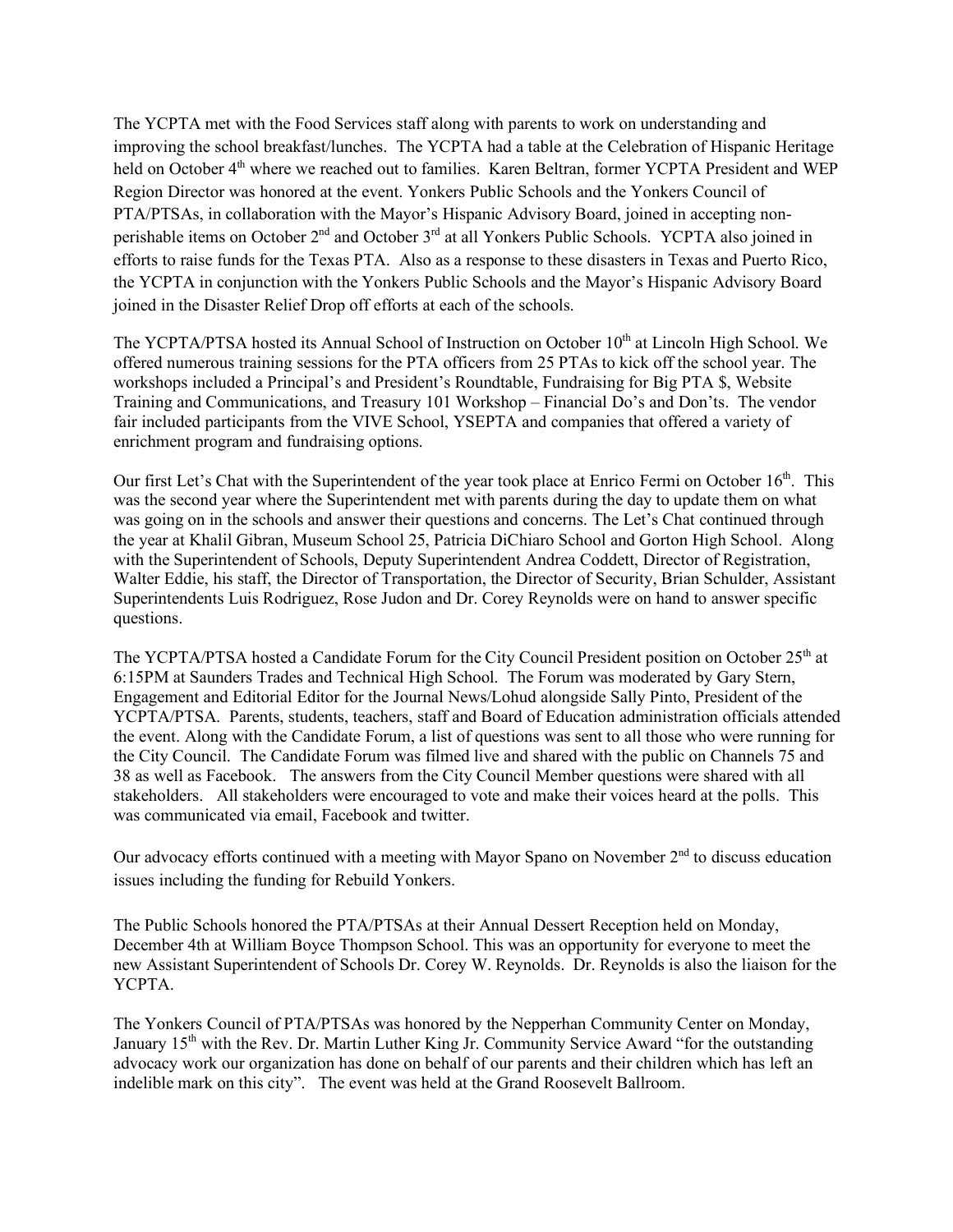The YCPTA held a variety of workshops on the new Code of Conduct for the Yonkers Public Schools both in Spanish and English. They took place on January 18<sup>th</sup> at Eugenio Maria deHostos MicroSociety School with Dr. Hernandez, Principal and Mr. DelMonte, Assistant Principal, Yonkers Public Schools; on January 28<sup>th</sup> at the Riverfront Library co-sponsored by the NYCLU with Karen Blumenthal, Student Advocacy, Nikki Woods, Education Attorney, NYCLU, and Dr. Hernandez, Principal, YPS.

On February 12<sup>th</sup>, the YCPTA/PTSA along with over 150 parents, students, Board of Education officials, YFT, YCA, CSEA 9169, elected officials both local and state, rallied on the Million Dollar Staircase for more education funding for the Yonkers Public Schools.

Council created a monthly PTA Basics Checklist to assist PTAs throughout the year in performing its activities. This checklist has been mailed to the PTAs and has been posted on the YCPTA/PTSA website. It has been sent via Facebook and tweeted as well.

YCPTA held its monthly meeting at Saunders High School on February 26<sup>th</sup>. The guest speakers were Shannon Sullivan, MPH, CHES from Hope's Door (speaking on abuse) and Beverly Pierce who brought a live demonstration on where teenagers hide drugs called Hidden in Plain Site (speaking on drugs).

The Advocacy Committee met with the newly elected City Council President, Mike Khader to discuss the education budget issues facing the Yonkers Public Schools. The YCPTA joined students on March 14th at Lincoln High School in the #YonkersStands against Gun Violence. We continued our community outreach by hosting our monthly YCPTA/PTSA meeting at the Yonkers Partners in Education (YPIE) location. YPIE brings programs to high school students assisting them in their quest for college preparedness. The guest speakers were Sam Wallis, Chief Program Officer and Dr. Andrea Coddett, Deputy Superintendent of Schools. The YCPTA joined Dr. Quezada at his Town Hall Meetings as he explained the 2018 – 2019 Proposed School Budget Presentation to encourage parents to get involved in the process of advocating for their children's education.

The YCPTA partnered with the BOE and YFT in organizing a trip for students, parents, teachers, community members and administration officials to the March for Our Lives to Washington DC on Saturday, March  $24<sup>th</sup>$ . YCPTA also promoted the March for Our Lives occurring locally to NYC and White Plains. YCPTA joined with the Yonkers Public Schools, Mayor Mike Spano and the Yonkers Police Department in the See Something Say Something, Hear Something, Say Something Campaign. School safety and security is everyone's responsibility. Telephone numbers to the Security & School Safety Department, Police Department and National Anonymous Hotline as well as 911 were made available to all.

YCPTA held its monthly meeting at Roosevelt High School on April 9<sup>th</sup>. The guest speakers were Superintendent of Schools, Dr. Edwin Quezada and Alex Servello, Director of Science. Dr. Quezada spoke on the budget. Also on hand were City Council President Mike Khader and City Council Members Michael Sabatino and John Rubbo who also spoke about the budget and the issues facing Yonkers.

YCPTA wrote an open letter to the Governor asking for more funds after the State Adopted their Budget that has made the Yonkers Public School project possible layoffs of 300 positions. We worked in collaboration with the Yonkers Public Schools and sent a letter to the parents asking for their signatures. The letter was addressed to the City Council letting them know that Yonkers Parents have had enough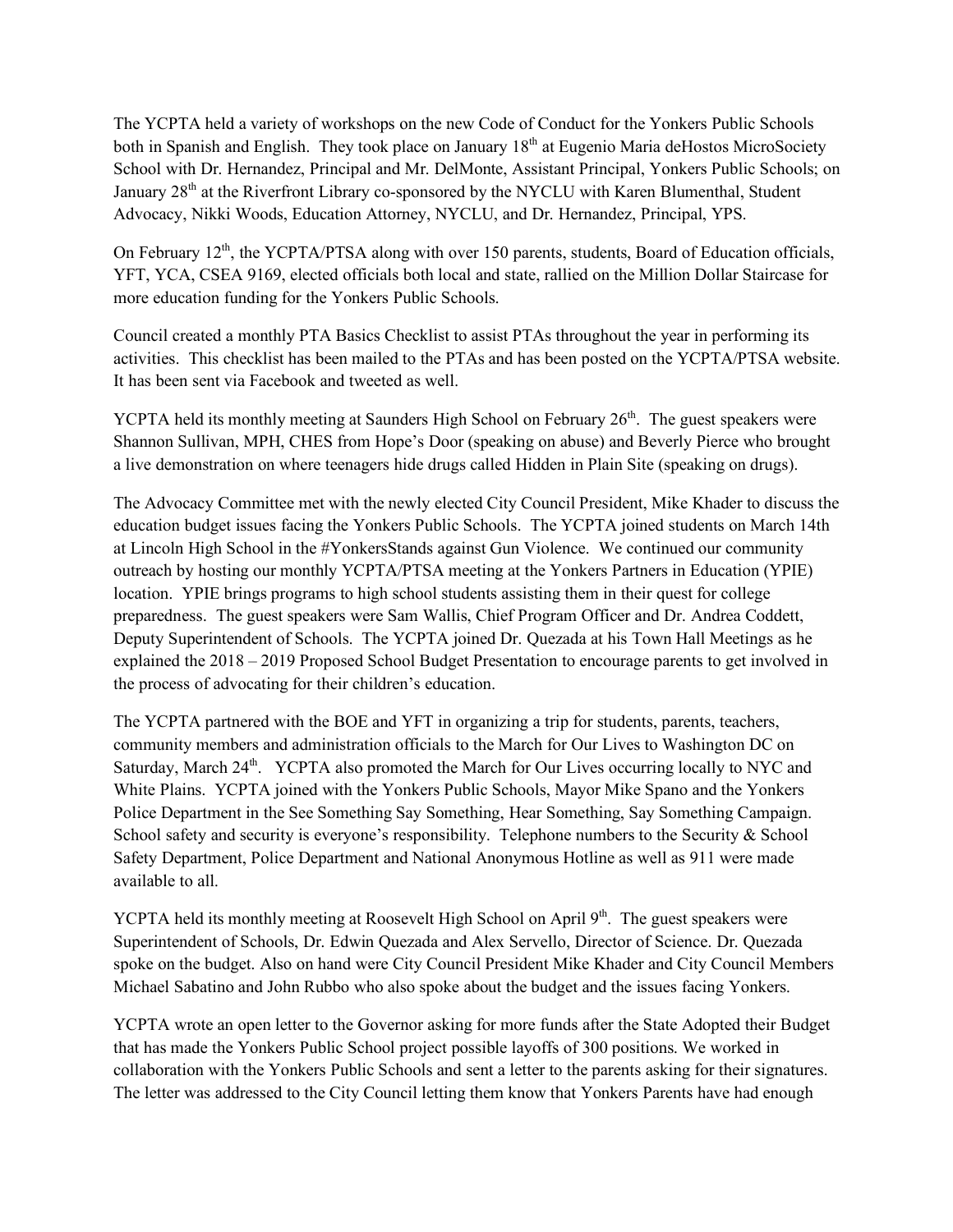and that the City of Yonkers has to take care of its children's education. The Advocacy Committee along with the YCPTA Board met with now Senator Mayer, Senator Stewart-Cousins and Assembly Member Pretlow.

The YCPTA Annual Scholarship Dinner took place on April 19<sup>th</sup> at the Ukrainian Center. This year's honoree was outgoing YCPTA President, Sally Pinto. The 150 attendees included Board of Education Trustees, administration, staff, family and friends who enjoyed a nice evening and Silent Auction to raise funds for the various student scholarships.

YCPTA elections were held before the Annual Citizenship Awards on May  $10^{th}$ . On May  $14^{th}$ , a group of parents along with Board of Education staff participated in a focus group for FIOS and the public television channels on how the channels can better service the community. Sally Pinto attended the Chamber of Commerce breakfast on May 15<sup>th</sup> to introduce YCPTA and let the community know about and invite them to the rallies for education funding for the Yonkers Public Schools.

The YCPTA had a coordinated Advocacy Campaign with 4 scheduled rallies throughout the City of Yonkers. Christina Altomare assisted the YCPTA in doing significant outreach to the PTAs by having them attend the public hearings and the YPS testimony hearings which all took place in the span of 8 days – along with the 4 rallies. Press releases were done and the rally on Central Avenue on May  $11<sup>th</sup>$  made it on to the News 12 and FIOS network. Over 75 parents as well as the Superintendent of Schools Dr. Edwin Quezada and Board of Trustee President Reverend Lopez and Trustee Santana were in attendance. More rallies took place on May 15<sup>th</sup>, May 16<sup>th</sup>, May 21<sup>st</sup>, and May 22<sup>nd</sup>. Parents who attended spoke for more funding for their children's education on May  $15<sup>th</sup>$  and May  $21<sup>st</sup>$ . Parents and students also spoke against the request from the Charter School for Education Excellence for an expansion into a high school at the public hearing held on May  $16<sup>th</sup>$ . Parents and students came out to support the Superintendent's testimony on the YPS budget on May  $21<sup>st</sup>$  and May  $22<sup>nd</sup>$ .

The YCPTA coordinated a letter writing campaign with the elementary schools. The YCPTA participated in Arts Weekend as part of its outreach efforts in the community. We distributed the letters to the community for signatures at this event. A total of 4,000 letters were signed by parents, staff and community members throughout the Yonkers Public Schools asking the City Council to fund the Yonkers Public Schools. Those letters were delivered to the City Council on May 23<sup>rd</sup>. A thank you note was sent to the Yonkers Public Schools families and staff with a picture of those letters placed on Face book. YCPTA also sent a letter to the Governor. Carmen Goodstein, PTA President for Patricia DiChiaro School, Karen Beltran, past President for YCPTA and Past WEPR Director, and Sally Pinto, YCPTA President went to Albany on May 25th and met with the Governor's Education Staff Dan Fuller, Terry Pratt, and Jamie Frank. They also met with Brian from the State Education Department. They were joined in both meetings by Executive Director for the New York State PTA, Kyle Belokopitsky, who assisted in setting up those meetings. They discussed their concerns about the funding for the Yonkers Public Schools and requested more funding from New York State.

The YCPTA met with City Council President Khader, City Council Members Sabatino, Pineda-Isaac, Williams, Merante, Breen and Rubbo. We also met with Mayor Spano, Senator Andrea Stewart-Cousins, Senator Mayer, Assembly Member Pretlow, YFT President Samantha Ciriello and Paul Diamond. The focus of these meetings was also to make sure that the Yonkers Public Schools were properly funded for the Yonkers Public School students and that education remained a number one priority. We sent letters to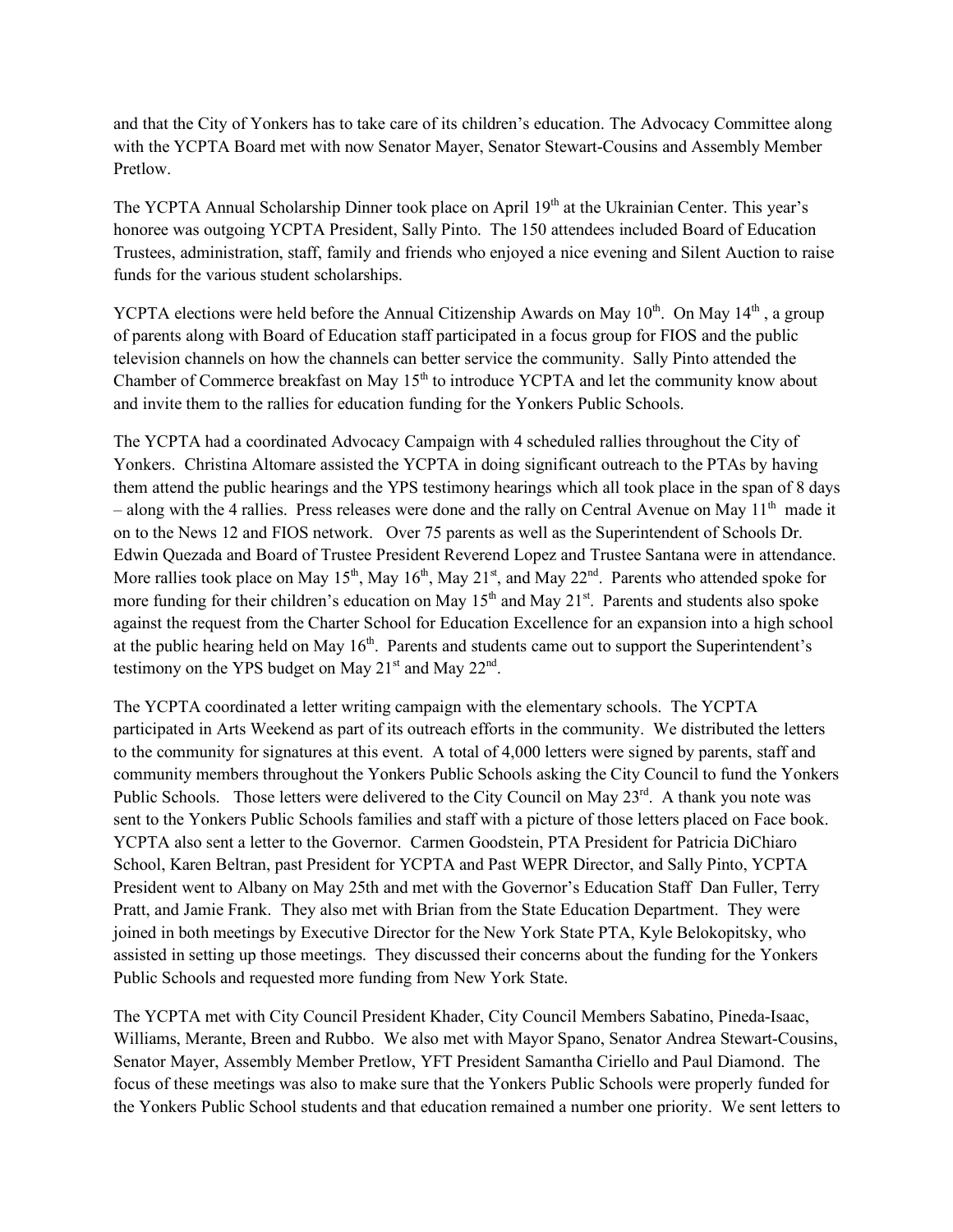Regent Johnson and Chancellor Rosa on our opposition to the Charter High School. We also sent letters to the New York State Department of Education Commissioner Elia. We met with Regent Johnson and spoke about our concerns about the expansion of the charter school into a high school.

The Board of Education conducted its annual pre-k lottery waiting list for 5 schools and explained the changes to the new system which will no longer require parents to participate in the annual pre-k lottery waiting list.

The Sports Scholarship will take place on June 12<sup>th</sup> at YMA. YCPTA participated in the Relay for Life on June 9<sup>th</sup> at Gorton High School. Baskets or basket items were donated by Yonkers Council PTA/PTSA, Casimir Pulaski, Palisade Prep, School 22, Yonkers Early Childhood Academy (YECA) and Yonkers Montessori Academy (YMA). The PTA Dessert Reception hosted by the Board of Education will take place on June 11<sup>th</sup> and the new YCPTA Board with new Board President Rob Rijos will be installed on that date. The Honorary Life Memberships will be given to Carlos Macias, Ann Marie Papanagnostou and Mercedes Rios. Carmen Goodstein will receive the Advocate in Action Award and Wendy Nadel, Executive Director of Yonkers Partners in Education (YPIE), will be given the New York State PTA Community Service Award acknowledging their organization's dedication to the children and youth of New York.

The YCPTA also participates or attends a variety of committee meetings including the Yonkers Basics Advisory Board, Instructional Affairs Committee, Audit Budget and Finance Committee, Facilities Committee, Professional Development Committee, Code of Conduct Committee, Board of Education Stated Meetings, City Council Budget Hearings and the Policy Committee meetings. Along with the meetings we attend events such as the Mayor's State of the City, the Val/Sal Breakfast, Wall of Fame at Roosevelt High School, MBK events and Yonkers Basics events just to name a few.

Our communication strategies include twitter, Face book, Blackboard Connect, magnets with our contact information, a web page on the Yonkers Public Schools Website and newsletters. We currently have 1,152 friends on Faceboook and are followed by 444 on Twitter. Our first Welcome Newsletter was sent out during the first week of school. It included outreach efforts with the Texas PTA based on the NYS PTAs outreach to them in efforts to assist with the aftermath of Harvey.

The YCPTA created a one page document for all the PTAs which is a basic checklist on what each PTA should be doing on a monthly basis. That document was shared with all the PTAs and the Principals. It can also be easily accessed online on the YCPTA website. It offers quick links that will take the PTAs directly to be able to file their Form A after their elections, the membership payment form to download the form in order to pay their membership dues, and the IRS website to file their taxes. A link to the NYS webinars will also be made available. The entire NYS PTA resource guide can also be accessed on the YCPTA webpage.

We conducted principal surveys where we asked how their PTAs can best advocate for their schools. In collaboration with the Superintendent we will continue the monthly "Let's Chat with the Superintendent" which is held during the day so that parents can share their concerns directly with the Superintendent.

The Yonkers Public Schools website includes a web page for each PTA. Each PTA was asked to designate a contact that would update their PTA website and work with the webmaster at their school.